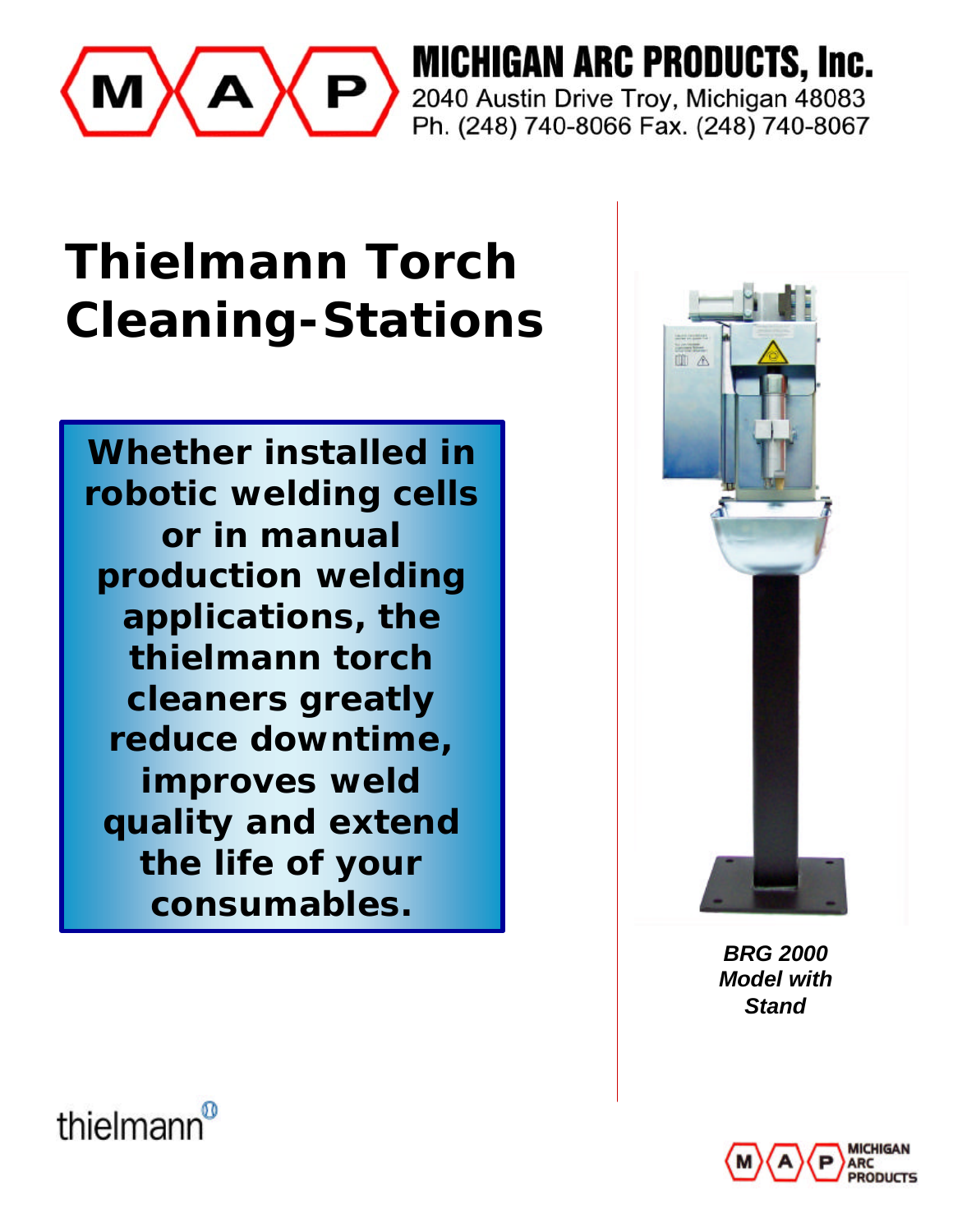#### **Product Features**

□ Solid state electronics means no 'PC **Boards' to replace, making maintenance quick and economical**

□ One Position Clamp, Ream & Spray in **3.5 seconds**

q **Center Spray option reduces overspray and ensures an even distribution of anti-spatter spray on all consumables**

q **Venturi force induction system, sprays a mist of anti-spatter into the torch nozzle after cleaning the spatter**

□ Requires only 80-100 PSI clean air, 24V **DC input from Robot**

□ Clamp is adjustable from 7/16" to 7/8" **nozzle I.D.**

□ Pneumatic Wire Cutter requires no **electrical hook up**

□ Maintain the torch nozzle for **consistent quality welds**

□ The anti-spatter liquid container may **be placed as much as 4 feet from cleaner, outside the safety curtain**

q **The anti-spatter container is a onequart bottle**

#### **Front View**



**Back View**



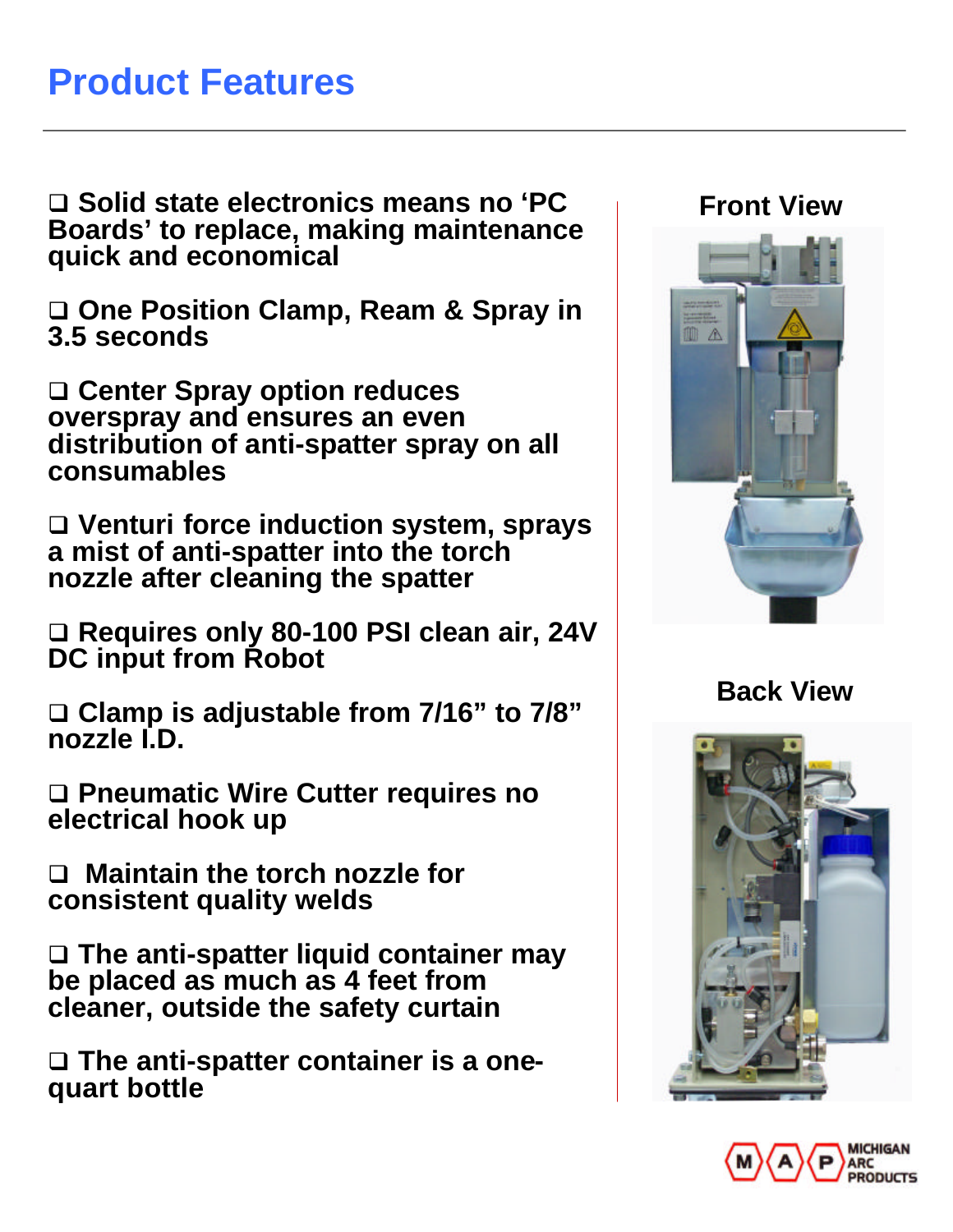### **Customers Using the BRG 2000 Model Torch Cleaning Station**

# **Automotive End Users**

- <sup>ß</sup> *Arvin Meritor*
- ß *Audi*
- ß *Benteler*
- ß *BMW*
- ß *Citroen*
- ß *DaimlerChrysler*
- ß *Eberspaecher*
- ß *Faurecia*
- <sup>ß</sup> *Magna*
- ß *MAN*
- ß *OPEL*
- ß *Peugeot*
- ß *Renault*
- ß *Tower*
- ß *Volkwagen*